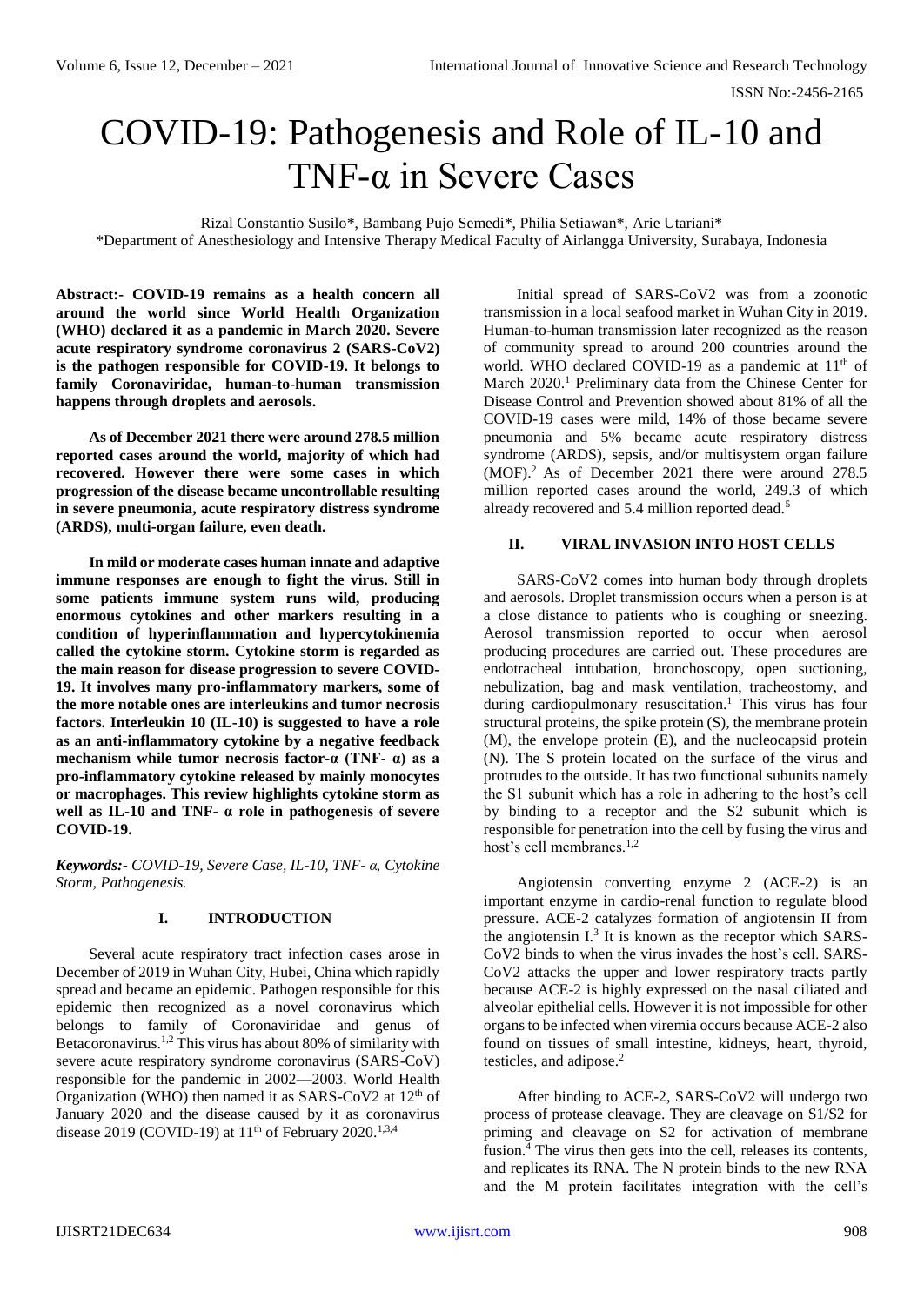ISSN No:-2456-2165

endoplasmic reticulum. The new nucleocapsids then transferred to the cell's membrane through golgi vesicles and taken out of the infected cell through exocytosis. The new virus particle is now ready to infect other adjacent cells.<sup>1</sup>

#### **III. HOST RESPONSE**

After the virus invades the epithelial cells, local replication and propagation of the virus take place. In this stage the immune response is limited, although the viral load is not that high the patient is highly infectious. This occurs for several days and the virus can be detected by the nasal swab test. Virus then infects the upper respiratory tract by the conducting airways. In this stage symptoms like fever, malaise, and dry cough begin to appear. Immune response in this stage involves release of C-X-C motive chemokine ligand 10 (CXCL-10) and interferons. This response is enough to retain spread in most of the patients.<sup>1</sup>

SARS-CoV2 infection induces cell death and release of various damage-associated molecular patterns (DAMPs) and pathogen-associated molecular patterns (PAMPs). Receptors on alveolar macrophages and endothelial cells like Toll-like receptors (TLRs) recognize PAMPs in the extracellular space, trigger induction of proinflammatory cytokines, and activate interferon regulatory factors. Nucleotide-binding domain leucine-rich repeat (NLR) proteins recognize DAMPs in the intracellular space and trigger inflammatory responses and conversion of proIL-1β to active IL-1β which represents activation of local inflammation without involving systemic inflammation. All of these responses increase secretion of proinflammatory cytokines and chemokines, such as IL-6, type II interferon (IFNγ), monocyte chemoattractant protein 1 (MCP1), interferon gamma-induced protein 10 (IP-10), and recruitment of macrophages and dendritic cells. Cytokine release, immune cell recruitment, and antibody neutralization contribute to successful viral clearance.<sup>2</sup>

Innate immune response to SARS-CoV2 involves neutrophils, eosinophils, basophils, monocytes, macrophages, lung epithelial cells, mast cells, and natural killer cells (NK cells). Dendritic cells (DCs) located in the airway epithelium, alveolar septa, pulmonary capillaries, and airway spaces will be activated and change to antigen-presenting cells (APCs) upon viral infection. APCs captures the virus and moves it to the lymph node where T helper cells become activated, differentiated to helper T cells (CD4), and cytotoxic T cells (CD8). CD4 undergoes further differentiation to Th1 and Th2. Th1 cells induce cellular immunity involving release of proinflammatory cytokines like IFN-γ, IL-1β, IL-12, and TNF- $α$ . IFN-γ is reported to have benefits such as inhibition of viral replication and enhancement of antigen presentation. Th2 cells activate humoral immunity and production of antibodies, they induce release of anti-inflammatory cytokines like TGF-β, IL-4, IL-5, IL-9, IL-10 and IL-13.<sup>6</sup>

## **IV. CYTOKINE STORM AND PROGRESSION TO SEVERE COVID-19**

Progression to a more severe disease like severe pneumonia, acute respiratory distress syndrome (ARDS), and multi-organ failure happened to some cases in which immune system running wild with defective regulation that brought about different cytokines and inflammatory markers being released beyond necessary. This condition called cytokine storm involves pro-inflammatory cytokines and chemokines such as interleukins (IL-1β, IL-6, IL-12, IL-17, IL-18, IL-33), tumor necrosis factor-α (TNF- α), interferons (IFN-α, IFN-γ), transforming growth factor β (TGF β), granulocyte colonystimulating factor (G-CSF), granulocyte macrophages colonystimulating factor (GM-CSF), CCL-2, CCL-3, CCL-5, CXCL-8, CXCL-9, CXCL-10, monocyte chemoattractant protein-1 (MCP-1) and macrophage inflammatory protein-1α (MIP-1α).1,6 Other cytokines found elevated in severe cases are IL-2, IL-7, IL-8, and IL-10.<sup>7</sup>

Cytokine storm attracts neutrophils, CD4, and CD8 to come to the lung tissue and worsen the inflammation and tissue injury. Furthermore CD4 differentiates into pathogenic Th1, secrets GM-CSF, and induces CD14 and CD16 accelerating the inflammation.<sup>7</sup> Apoptosis of cells accompanied by release of viral particles that are ready to infect adjacent cells. Death of both type 1 and type 2 of pneumocytes leads to diffuse alveolar damage and become an acute respiratory distress syndrome.<sup>1</sup>

Secondary hemophagocytic lymphohistiocytosis (sHLH) is also induced by cytokine storm and could be fatal as it often leads to multi-organ failure.<sup>8</sup> sHLH is a hyperinflammatory syndrome with hypercytokinemia that is fulminant and fatal. Cytokines involved are IL-2, IL-7, GCSF, IP-10, MCP-1, and MIP- $\alpha$ <sup>3</sup> Antibody-dependent enhancement (ADE) is also suspected as a factor induces severe inflammatory response as a study found that titers of IgG and total antibodies were higher in patient with severe disease.<sup>9</sup>

Lymphopenia is a clinical characteristic found in severe COVID19 cases but not in the mild ones. The numbers of CD4, CD8, NK cells, and B cells are remarkably reduced. Moreover there is sign of exhaustion that is up-regulation of exhaustion markers such as NKG2A receptors of NK cells and CD8. Findings from histochemical staining are decreased CD4 and CD8 in spleen and lymph nodes, infiltration of a lot of monocytes and macrophages but really few lymphocytes in the diffusely damaged lung.<sup>6,7,9</sup>

Complement system is an immune surveillance system that links the innate and adaptive immunity. Over activation of the complement system could be harmful as it induces inflammation both acute and chronic, endothelial cell dysfunction, and intravascular coagulation.<sup>10</sup> In COVID-19 complement system activation is likely via multiple pathways such as the infection of SARS-CoV2 itself, tissue damage, and apoptosis of cells. The protein S of SARS-CoV2 binds with mannose-binding lectin (MBL), induce activation of MBLassociated serine protease-2 (MASP2). MASP2 activates the complement and clotting pathways. The endothelium is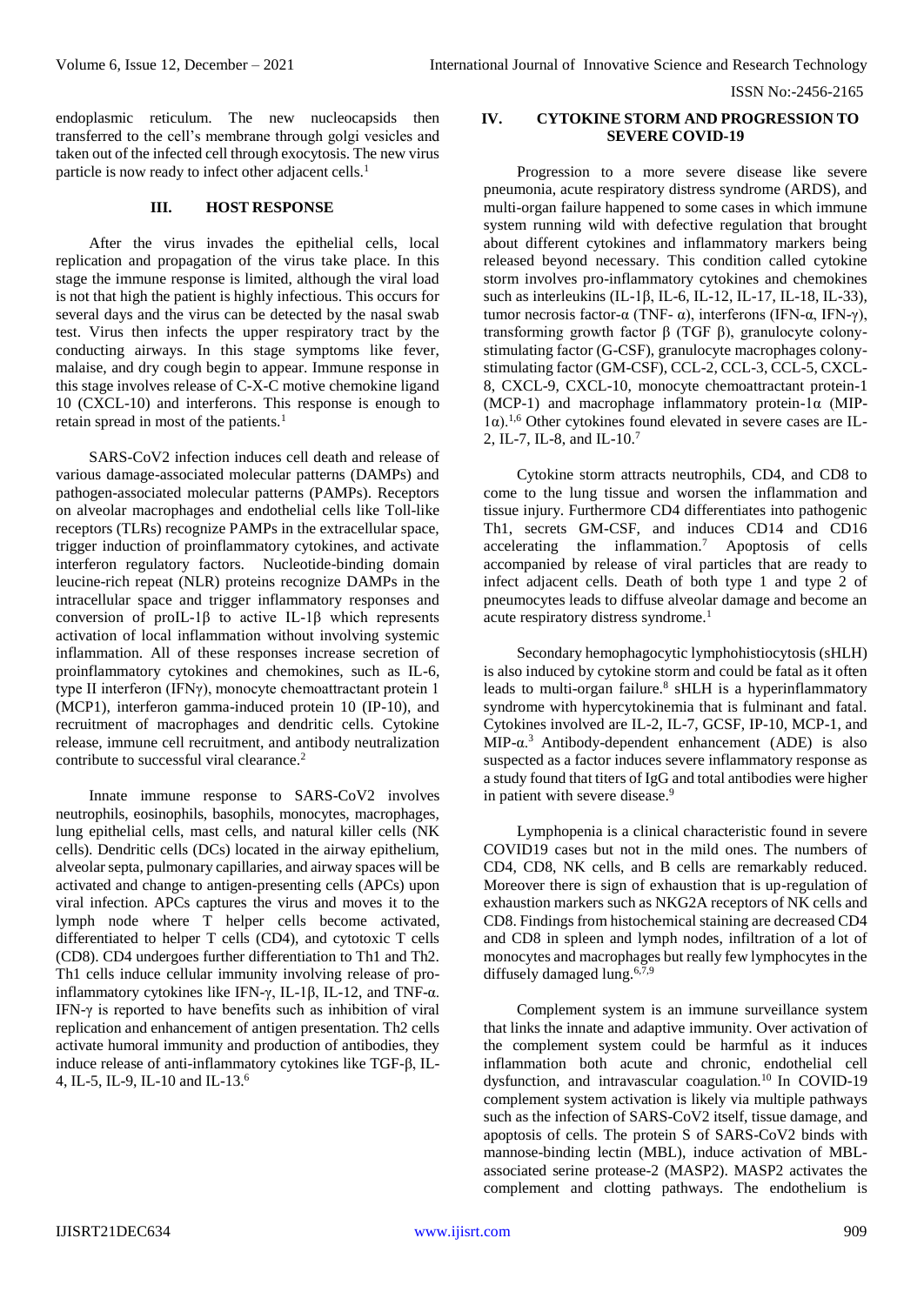destroyed, procoagulant von Willebrand factor and FVIII are released resulting in a procoagulant state. Clinical manifestations of this state are increased D-dimer and thrombocytopenia which could progress to dangerous and lifethreatening disseminated intravascular coagulation (DIC).<sup>11</sup>

#### **V. ROLE OF IL-10 AND TNF-Α IN SEVERE COVID-19**

As SARS-CoV2 highly resemble SARS-CoV, cytokine storm in COVID-19 patients is similar to SARS-CoV infected patients. One thing that is unique to cytokine storm of COVID-19 is the remarkably elevated interleukin 10 (IL-10) level in severe COVID-19 patients. Recent studies showed that IL-10 concentrations were significantly higher in COVID-19 patients admitted in intensive care unit (ICU) compared to patients admitted to normal COVID-19 ward and correlated with other markers such as IL-6 and C-reactive protein (CRP). IL-10 was also associated with COVID-19 severity. A metaanalysis study involving more than 2000 COVID-19 patients showed that IL-6 and IL-10 could be used as a predictor for COVID-19 severity.8,12,13,14

IL-10 seemed to be elevated earlier than IL-6 in COVID-19 patients and only in severe cases but not in mild ones. IL-10 elevation was observed in the first two weeks of the disease. On the other hand increased IL-6 was found mostly in the fourth week of the disease.<sup>12,13</sup>

As to why increased IL-10 in COVID-19 patients differs from SARS-CoV infected patients is yet to be explained. Elevation of IL-10 is suggested as an anti-inflammatory or immune-inhibitory response of marked release of proinflammatory cytokine. It is regarded a negative feedback loop.<sup>8,14</sup> On the contrary IL-10 was also found to have an immune-stimulatory effect as administration of recombinant IL-10 resulted in increased level of LPS-induced IFN-γ in healthy volunteers. Current hypothesis is at the early stage of the disease IL-10 acts as an anti-inflammatory cytokine to counter elevation of pro-inflammatory cytokines in a negative feedback mechanism. However at later stage of the disease IL-10 acts as a pro-inflammatory cytokine and worsen the cytokine storm.<sup>15</sup>

TNF- $\alpha$  is a transmembrane precursor produced by monocytes or macrophages. Other immune cells such as T cells, B cells, mast cells, neutrophils, fibroblasts, and airway epithelial cells also produce it. TNF-α-converting enzyme (TACE) cleaves the TNF- $\alpha$  precursor and liberates TNF- $\alpha$  by binding to TNFR1 and TNDR2 that are membrane receptors on target cells. TNFR1 is expressed in the lymphoid system and almost all cells of the body whereas TNFR2 is expressed by a certain lymphocyte populations for example the Tregulatory cells. Binding of TNF- $\alpha$  to TNFR1 induces apoptosis while binding to TNFR2 induces cell survival. Significantly increased level of serum TNFR1 were found in patients with severe COVID-19.<sup>16</sup>

A study showed that TNF- $\alpha$  level was found significantly higher in COVID-19 patients compared to healthy controls. However unlike IL-10, increased TNF-α level did not correlate with disease severity.<sup>13</sup> On the other hand another study showed that TNF- $\alpha$  contributed to organ damage and was a predictor of disease severity and poor outcome.<sup>17</sup>

TNF level was found higher in critical and deceased group compared to the mild and moderately ill groups. It was twofold or higher in deceased patients in comparison to recovered patients, its level gradually increased as the disease severity progressed. Severe COVID-19 patients with progressive disease also shows significantly higher TNF compared to the stable one. TNF along with IL-6 as a proinflammatory factors highly contributes to the cytokine storm. 18

## **VI. CONCLUSION**

Human innate and adaptive immunity are initially enough to fight SARS-CoV2 infection resulting in successful viral clearance in most cases. However in some cases cytokine storm, a condition where immune system runs uncontrollably wild happens and could lead to more severe disease like severe pneumonia, acute respiratory distress syndrome (ARDS), multi-organ failure, or even death. IL-10 was found significantly increased in severe cases and could be used as a predictor for disease severity. Studies suggested that IL-10 acts as an anti-inflammatory cytokine to counter elevation of pro-inflammatory cytokines in a negative feedback mechanism at early stage and as a pro-inflammatory cytokine at later stage. TNF- $\alpha$  is a pro-inflammatory cytokine that contributes to organ damage in cytokine storm.

#### **REFERENCES**

- [1]. Parasher A. COVID-19: Current understanding of its pathophysiology, clinical presentation and treatment. *Postgrad Med J* 2021; 97:312–320.
- [2]. Bohn MK, Hall A, Sepiashvili L, Jung B, Steele S, & Adeli K. Pathophysiology of COVID-19: Mechanisms Underlying Disease Severity and Progression. *Physiol* 2020; 35:288—301.
- [3]. Mortaz E, Tabarsi P, Varahram M, Folkerts G, & Adcock IM. The Immune Response and Immunopathology of COVID-19. *Front Immunol* 2020; 11:2037.
- [4]. Yuki K, Fujiogi M, & Koutsogiannaki S. COVID-19 pathophysiology: A review. *Clinical Immunology* 2020; 215:108427.
- [5]. Available https://www.worldometers.info/coronavirus/ (accessed 24 December 2021)
- [6]. Meftahl GH, Jangravi Z, Sahrael H, & Bahari Z. The possible pathophysiology mechanism of cytokine storm in elderly adults with COVID-19 infection: the contribution of "inflame-aging". *Inflammation Research* 2020; 69:825–839.
- [7]. Yang L, Liu S, Liu J, Zhang Z, Wan X, Huang B, Chen Y, & Zhang Y. COVID-19: immunopathogenesis and Immunotherapeutics. *Signal Transduction and Targeted Therapy* 2020; 5:128.
- [8]. Lu L,, Zhang H, Dauphars DJ, & He Y. A Potential Role of Interleukin 10 in COVID-19 Pathogenesis. *Trends in Immunology* 2021; 42:1—4.